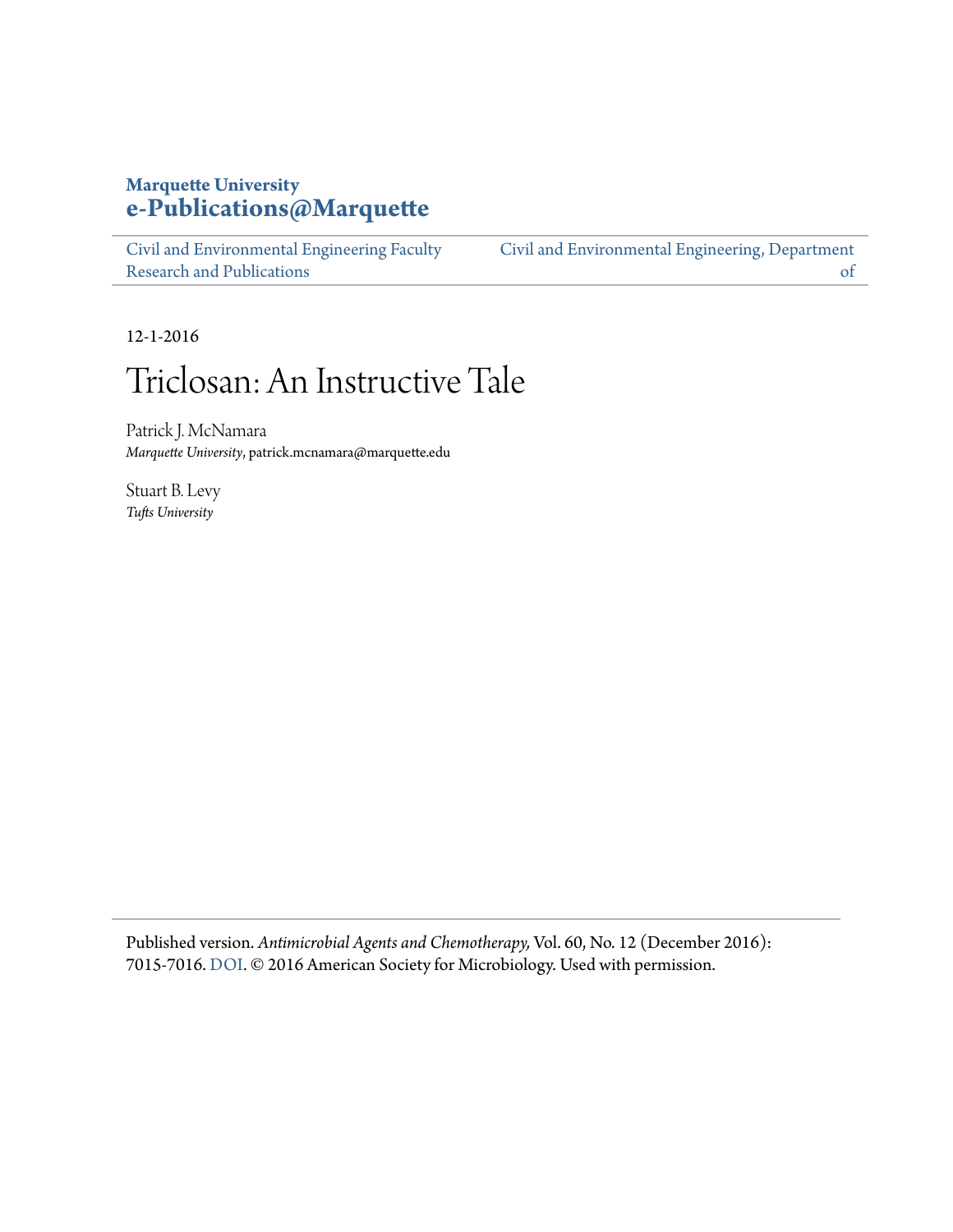

## **Triclosan: an Instructive Tale**

### **Patrick J. McNamara,<sup>a</sup> Stuart B. Levyb,c**

Department of Civil, Construction & Environmental Engineering, Marquette University, Milwaukee, Wisconsin, USA<sup>a</sup>; Center for Adaptation Genetics and Drug Resistance<sup>E</sup> and Department of Molecular Biology and Microbiology,<sup>c</sup> Tufts University School of Medicine, Boston, Massachusetts, USA

**The Food and Drug Administration (FDA) recently released a final rule to ban triclosan and 18 other antimicrobial chemicals from soaps. We applaud this rule specifically because of the associated risks that triclosan poses to the spread of antibiotic resistance throughout the environment. This persistent chemical constantly stresses bacteria to adapt, and behavior that promotes antibiotic resistance needs to be stopped immediately when the benefits are null.**

Global projections estimate that by 2050, one person will die every 3 s if nothing is done to address antibiotic resistance, making it imperative to examine and address all contributors to this very serious health problem. One year ago, the Food and Drug Administration (FDA) asked soap companies to provide evidence that triclosan (TCS)-containing soap was more effective than regular soap, i.e., soap without added antimicrobial agents. If no added benefit was demonstrated, TCS would need to be removed from soaps.

Fortunately, a plethora of research offered valuable insight into the effectiveness of this practice. In summary, peer-reviewed studies revealed no added benefit unless the soap was administered in a high dose and with high frequency. Thus, on 9 September 2016, the FDA enacted a ban on triclosan and 18 other biocidal chemicals that were deemed nonbeneficial to household wash products.

Though late in coming, we applaud this action by the FDA. It is unfortunate that these chemicals have become common household products and have ended up as ubiquitous environmental contaminants. A certain amount of damage has already been done. The ban is a move to correct this, but persistence of these biocides in the environment remains an issue. Eliminating TCS from soaps has few drawbacks but potentially major benefits for mitigating the spread of antibiotic resistance.

Triclosan was originally thought to be a broad-spectrum antimicrobial with no specific target. However, nearly 2 decades ago, it was discovered to have specific targets in bacteria, indicating the potential for bacteria to adapt [\(1\)](#page-2-0). Resistance to triclosan via multiple mechanisms, including efflux pumps, which are a major concern, as they confer resistance to multiple antibiotics, has since been identified [\(2\)](#page-2-1). Thus, bacteria exposed to triclosan may become resistant to triclosan itself and also exhibit cross-resistance to antibiotics, as shown in laboratory-based experiments [\(2\)](#page-2-1). Although triclosan escalated in environmental sediments, waters, and breast milk, short-term examinations of household environments failed to demonstrate a solid link between biocide use and the observed escalation of antibiotic resistance. Concern with triclosan though is not related to the immediate effects on our biomes following use of biocide-containing wash products but rather to the impact of widespread dissemination of these biocides in the environmental resistome and, consequently, the global spread of antibiotic resistance.

Triclosan is now ubiquitous in our environment, including in rivers, lakes, sediment, and soil, because after its use in households, triclosan travels down the drain into our cities' wastewater treatment plants. As an antimicrobial, triclosan is designed to resist the degradation that typically occurs during wastewater treatment. We now know that the majority of triclosan binds to the biosolids that go through wastewater treatment processes, such as anaerobic digestion, a process that is rich in bacteria, warm in temperature, and abundant in chemicals and provides the perfect breeding ground for the exchange of genetic material and promotion of antibiotic resistance. Not surprisingly, triclosan was found to select for a gene that confers multidrug resistance at environmentally relevant levels in anaerobic digesters [\(3\)](#page-2-2). Of more direct concern, digesters exposed to triclosan are more tolerant of ciprofloxacin than digesters not exposed to it [\(4\)](#page-2-3), thus highlighting the major concern with widespread triclosan usage: exposure to TCS will lead to cross-resistance to clinically relevant drugs. These recent studies have made a stronger case for the pressures exerted by biocides on the microbial flora found in our cities' wastewater treatment plants, which treat hospital and household wastewater. In spite of this evidence, triclosan and other questionable biocides continue to be incorporated into hundreds of household products. Indeed, a national survey of wastewater biosolids found that triclosan is the second most abundant chemical; it is more abundant than any other pharmaceutical, antibiotic, personal care product, surfactant, or hormone [\(5\)](#page-2-4). In fact, triclosan is often detected at multiple orders of magnitude higher than the concentrations of antibiotics. Nearly half of the biosolids produced by anaerobic digesters are land applied as soil conditioners, bringing with them over 50 tons of triclosan to soils each year [\(5\)](#page-2-4). The only chemical found in higher abundance was the antimicrobial triclocarban, used in bar soaps and subject to this ban.

The newly enacted ban on triclosan and triclocarban handwashes may help to slow residue accumulation, but decades of triclosan and triclocarban usage have left us with multiple contaminated environments, which will likely exert negative effects for years to come. Moreover, the continued use of triclosan in toothpaste and other products will likely add chemical pressure to

Accepted manuscript posted online 10 October 2016 Citation McNamara PJ, Levy SB. 2016. Triclosan: an instructive tale. Antimicrob Agents Chemother 60:7015–7016. [doi:10.1128/AAC.02105-16.](http://dx.doi.org/10.1128/AAC.02105-16) Address correspondence to Stuart B. Levy, Stuart.Levy@tufts.edu. Copyright © 2016, American Society for Microbiology. All Rights Reserved. *The views expressed in this Commentary do not necessarily reflect the views of the*

*journal or of ASM.*

**COMMENTARY**

CrossMark